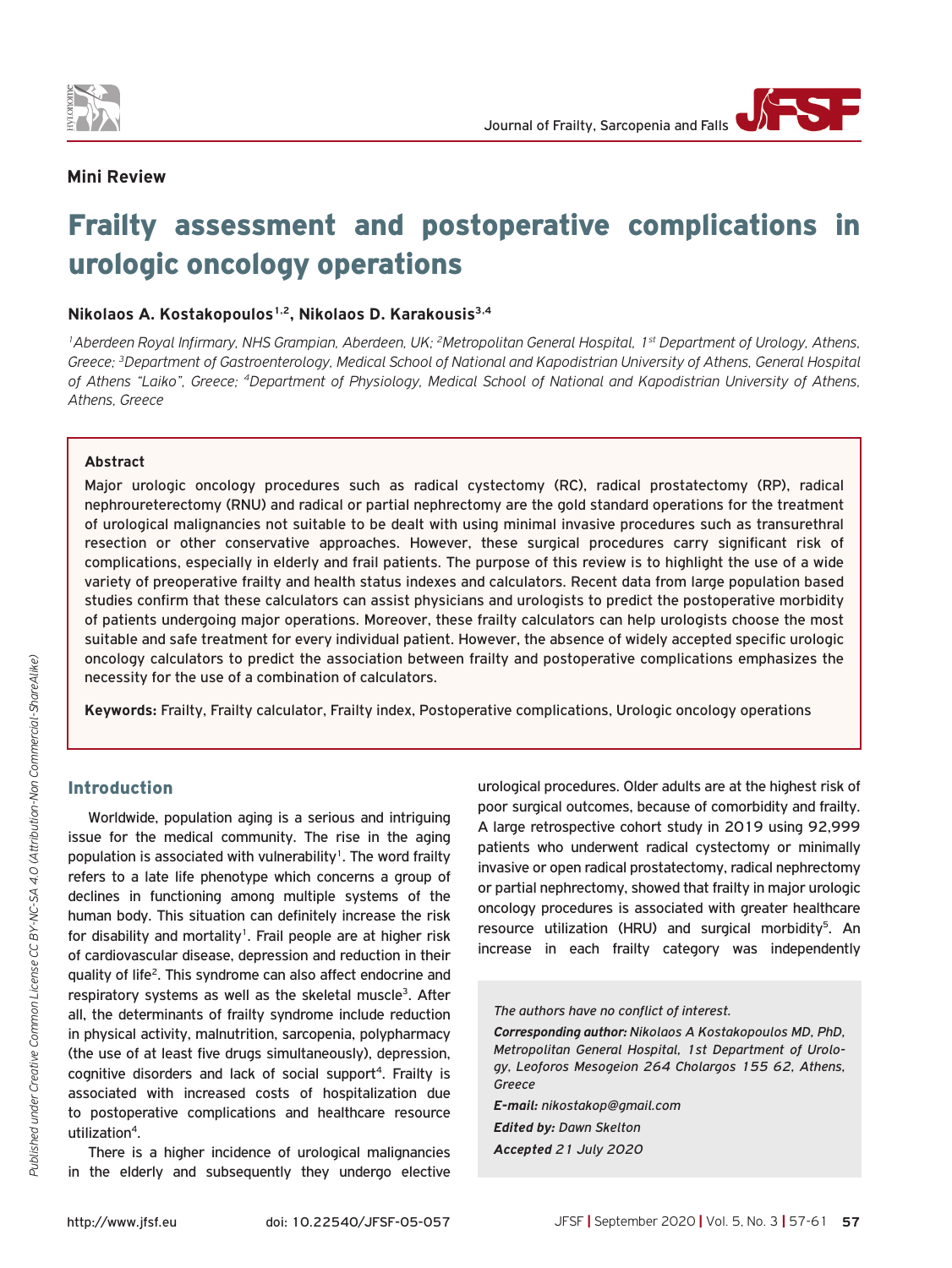| <b>PREOPERATIVE</b><br><b>ASSESSMENT INDEXES</b>      | <b>CATEGORY EVALUATED</b>                                                                                                                                                                                                                                                                                                            |
|-------------------------------------------------------|--------------------------------------------------------------------------------------------------------------------------------------------------------------------------------------------------------------------------------------------------------------------------------------------------------------------------------------|
| G8 score                                              | Health status. Evaluates 1. decline of food intake, 2. weight loss, 3. mobility, 4. Neuropsychological<br>problems, 5. BMI, 6. more or less than 3 prescription drugs, 7. Age, 8. comparison with other people of<br>the same age $14-15$ .                                                                                          |
| sFI frailty index                                     | Frailty. 1. diabetes mellitus, 2. functional status, 3. history of chronic obstructive pulmonary disease, 4. history<br>of congestive cardiac failure, and 5. hypertension requiring treatment <sup>9</sup> .                                                                                                                        |
| <b>Johns Hopkins frailty</b><br>assessment calculator | Frailty. Five phenotypic criteria: unintentional weight loss, exhaustion, low energy expenditure, low grip<br>strength, and/or slowed walking speed <sup>21</sup> .                                                                                                                                                                  |
| <b>CGA</b>                                            | Frailty functional status, fatique, comorbidity, cognition, mental health, social support, nutrition and geriatric<br>syndromes (e.g. dementia, delirium, falls, incontinence, osteoporosis or spontaneous fractures, neglect or<br>abuse, failure to thrive, constipation, polypharmacy, pressure ulcers, and sarcopenia $)^{23}$ . |
| <b>ASA physical status</b><br><b>classification</b>   | Health status. Assessing the fitness of patients before surgery five classes ( $\frac{1}{10}$ to $\frac{1}{10}$ ) <sup>11.14</sup> .                                                                                                                                                                                                 |
| mini-COG assessment                                   | Cognitive status. Consists of two components, a 3-item recall test for memory and a simply scored clock<br>drawing test $14.18$ .                                                                                                                                                                                                    |
| <b>Karnofsky score and ECOG</b><br>performance status | Physical function. Performance status. ECOG O-5, Karnofsky score O-100 <sup>14,19-20</sup> .                                                                                                                                                                                                                                         |
| <b>CISR-G and CCI</b>                                 | Comorbidities. CISR-G 14 categories. CCI 17 categories. Predicts 10-year survival in patients <sup>14.16-17</sup> .                                                                                                                                                                                                                  |

Table 1. Most widely used preoperative frailty assessment indexes for the evaluation of patients before major urologic oncology operations. *BMI: Body Mass Index, G8: Geriatric 8, sFI: simplified five-item, CGA: Comprehensive Geriatric Assessment, ASA: American Society of Anesthesiologists, mini-COG: Mini-Cognitive, ECOG: Eastern Cooperative Oncology Group, CISR-G: Cumulative Illness Score Rating-Geriatrics, CCI: Charlson Comorbidity Index.*

associated with prolonged length of stay, more discharges to continuing care and unplanned readmissions within 30 days5. A preoperative assessment of frailty and optimization of its parameters can reduce postoperative morbidity in these patients<sup>6-8</sup>, however a wide variety of preoperative frailty and health status indexes and calculators exist and are being used worldwide by physicians. This paper reviews these tools and makes recommendations for future frailty assessment in the context of urological oncology surgery.

# Available indexes for prediction of postoperative complications in urologic oncology operations

#### *Radical cystectomy*

Many studies have introduced a variety of frailty indexes to predict complications after severe oncology operations. A simplified five-item frailty index (sFI) created by Sathianathen NJ et al. in 2019 showed a strong correlation between frailty and radical cystectomy outcomes, including in the elderly  $(565 \text{ years})^9$ . The components of sFI include history of diabetes mellitus, functional status, history of chronic obstructive pulmonary disease, history of congestive cardiac failure, and hypertension requiring treatment. To calculate the sFI, the presence of each variable was attributed 1 point, with a maximum score of 5 possible<sup>9</sup>.

This index was compared to the extended 11-item frailty index, NSQIP risk calculator (National Surgical Quality

Improvement Program)<sup>10</sup> and the ASA score (American Society of Anesthesiologists)<sup>11</sup>. Individuals with sFI score 3+ had a greater likelihood of experiencing a major complication and the tool had equal predictive ability to the more complex calculators<sup>9</sup>.

A study by Froehner M et al. in March 2020, aimed to find the best tool to identify patients at risk for 90-day or premature long-term non-bladder cancer mortality after radical cystectomy<sup>12</sup>. The greatest independent contribution concerning the prediction of 90-day mortality was seen with the American Society of Anesthesiologists (ASA) physical status classification (classes 3-4 versus 1-2: hazard ratio 7.98, 95% confidence interval 3.54-18.01, p<0.0001). In the longer term, for the prediction of later than 90-days mortality, countable diseases such as angina pectoris (Canadian Cardiovascular Society classification of angina pectoris classes 2-4 versus 0-1), and conditions contributing to the Charlson score 2+versus 0-1 were of greater importance<sup>12</sup>.

# *Radical prostatectomy*

The latest guidelines of the European Association of Urology (EAU) for prostate cancer (PCa) in 2020, based on the findings of the International Society of Geriatric Oncology (SIOG) Prostate Cancer Working Group, recommend that treatment for senior adults should be based on a systematic evaluation of their health status using the G8 (Geriatric 8)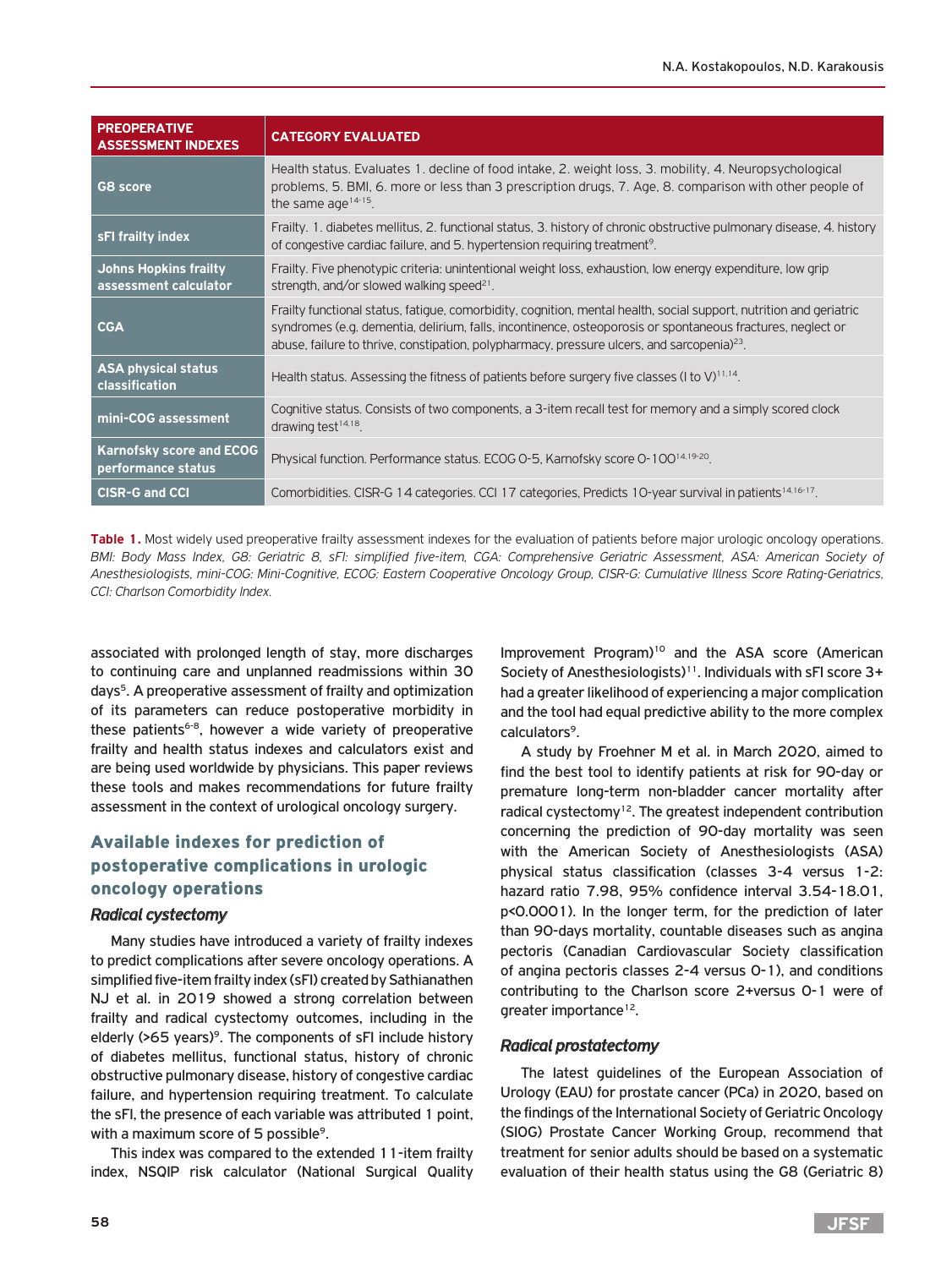screening tool<sup>13-15</sup>. Healthy patients with a G8 score >14, or vulnerable patients with reversible impairment after resolution of their geriatric problems, should receive the same treatment as younger patients. Frail patients with irreversible impairment should receive adapted treatment. Patients who are too ill should receive only palliative treatment<sup>13-14</sup>. Patients with a G8 score <14 should undergo a full geriatric evaluation as this score is associated with 3-year mortality. Assessment should include comorbidity, nutritional status and cognitive and physical functions, to determine if the impairment is reversible<sup>13-14</sup>.

 Comorbidities of a patient can be measured mainly with the Cumulative Illness Score Rating-Geriatrics (CISR-G)16 and Charlson Comorbidity Index (CCI)17. Cognitive impairment can be measured using mini-COG<sup>18</sup>. which assesses if the patient is able to make an informed decision<sup>14</sup>. Physical function can be assessed with Karnofsky score<sup>19</sup> and ECOG scores<sup>20</sup>. Nutritional status can be estimated either with the extent of weight loss in the previous 3 months, or with the decline in food intake. In general, a life expectancy of >10 years has been used as the most important condition to consider local treatment for prostate cancer beneficial for a patient $14$ .

# *Radical nephroureterectomy*

In patients with non-metastatic upper urinary tract carcinoma, treated with radical nephroureterectomy (RNU), preoperative frailty has been associated with higher shortterm postoperative complications, as well as longer length of stay (LOS) and higher total hospital charges (THCs) $^{21}$ .

The Johns Hopkins frailty-indicator was used to stratify patients according to frailty status in a study that included 11 258 RNU patients from the National Inpatient Sample (NIS) database (2000-2015). Frail patients exhibited significantly higher rates of overall complications (62.6% vs 50.9%), in-hospital mortality (1.6% vs 1.0%), nonhome-based discharge (22.7% vs 12.1%), longer length of stay (LOS) (6 vs 1 day) and higher THCs (\$49 539 vs \$39  $644$ <sup>21</sup>. The Johns Hopkins frailty-indicator includes five phenotypic criteria: unintentional weight loss, exhaustion, low energy expenditure, low grip strength, and/or slowed walking speed<sup>21</sup>.

# *Partial nephrectomy*

A single postoperative complications prediction index cannot always evaluate surgical outcomes accurately in complex patient populations. In patients undergoing partial nephrectomy for renal cell carcinoma (RCC), the American College of Surgeons NSQIP Surgical Risk Calculator showed significant discrepancies among observed and predicted outcomes<sup>22</sup>. Additional analyses confirmed these differences remained significant irrespective of surgical approach. Clinically significant underestimations occurred with rates of overall complications, while overestimating minimally invasive partial nephrectomy (MIPN) severe complications<sup>22</sup>.

These results emphasize the need for establishing urologic oncology-specific calculators to better predict surgical outcomes for patients undergoing major urologic oncology operations. Alternatively, it is necessary to use a combination of calculators and indexes that take into consideration, not only the age of the patient, but also the comorbidities, the nutritional and cognitive status and the physical function<sup>14,22</sup>.

# Assessment and optimization of preoperative frailty and prediction of postoperative complications

A review by Michalik C et al. in March 2020 used the variables of the Comprehensive Geriatric Assessment (CGA) and showed that they were, both prospectively and retrospectively, significant predictors of complications of urological surgery. The CGA calculates functional status (FS), fatigue, comorbidity, cognition, mental health, social support, nutrition and geriatric syndromes (e.g. dementia, delirium, falls, incontinence, osteoporosis or spontaneous fractures, neglect or abuse, failure to thrive, constipation, polypharmacy, pressure ulcers, and sarcopenia)<sup>6,23</sup>.

Although the use of CGA is not a standard practice in every day urological clinical practice, components of the CGA appear to be predictive of post operative complications. A detailed full CGA is not necessary in all patients, since it requires experience and it is time consuming. However, a variety of screening tests may be useful (e.g. Geriatric 8) in identifying patients requiring complete CGA.

The authors concluded that if it is known much earlier that a major oncological urological procedure is necessary, the optimal time for geriatric evaluation appears to be about 4 weeks before admission, which would allow for intervention or delayed surgery with a clear understanding of the planned procedure and associated risks<sup>6</sup>.

Suskind et al. using data from the NSQIP from 2007 to 2013, identified 95,108 patients aged ≥40 years that underwent common urological procedures appearing in the registry more than 1,000 times. Frailty was measured using the NSQIP frailty index<sup>7</sup>. The majority of patients (67.8%) undergoing surgery were aged ≥61 years. The rate of complications increased with increased frailty index (adjusted OR=1.74; 95% CI=1.64-1.85) regardless of the patient's age. The average frequency of complications was 11.7%, with the most common complications being readmission (6.2%), blood transfusion (4.6%) and urinary tract infection (3.1%)<sup>7</sup>.

Optimization of the individual parameters of preoperative frailty can improve the surgical outcomes. In order to deliver this aim, it is necessary to include a preoperative risk stratification using a frailty index, for example the ASA score, and cardiopulmonary exercise testing for patients undergoing intra-abdominal surgery, preoperative management of iron deficiency and anemia, and preoperative exercise intervention. Most studies come to the conclusion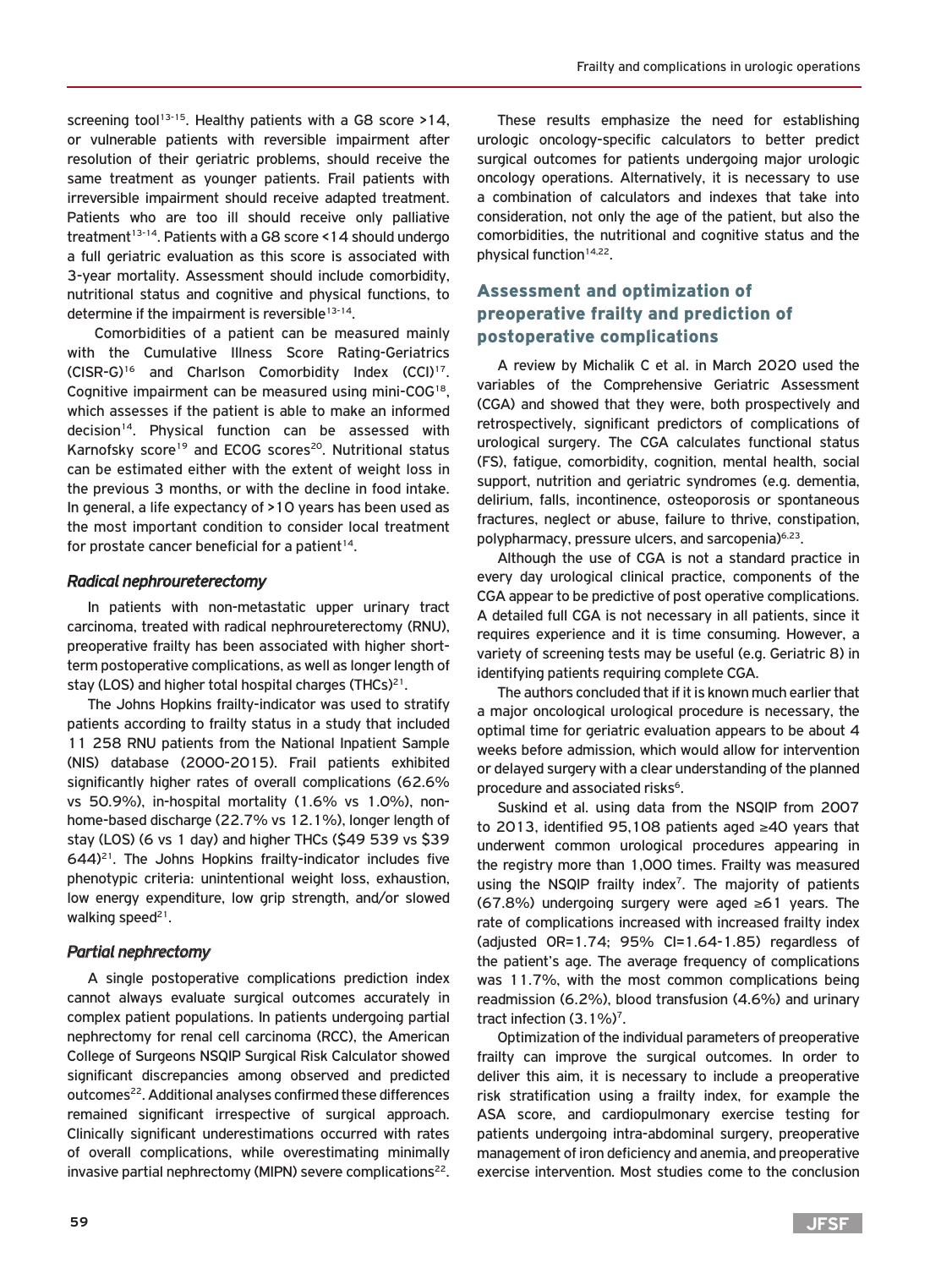that further proof is needed of the utility and validity for improving surgical outcomes through advances in preoperative care8,24.

Other studies suggest the stratification of patients with the use of multidimensional instruments and parameters before major operations such as radical cystectomy, in order to minimize postoperative complications. Psutka et al (2018), suggest that novel metrics including standardized assessments of dependency, comorbidity severity, sarcopenia, malnutrition, physical and cognitive frailty, and comprehensive geriatric assessments may offer more precise estimates of physiologic age and relative vulnerability to adverse outcomes following radical cystectomy (RC)<sup>25</sup>. The authors claim that the use of standardized multidimensional instruments should be encouraged for patients undergoing consideration for RC to identify potentially modifiable risk factors that can be targeted with prehabilitation interventions<sup>25</sup>.

For instance, sarcopenia represents a modifiable risk factor. It has been demonstrated that programs to recover muscle loss decrease length of stay, as well as payer and hospital costs following surgery<sup>25,26</sup>.

Furthermore, malnutrition is another potentially modifiable risk factor. Preoperative nutritional interventions such as immunonutrition supplements are associated with lower rates of postoperative complications and may mitigate some of the postoperative inflammatory response following operations such as radical cystectomy27,28.

Therefore, inclusion of geriatric assessment as part of routine preoperative care and stratification of frailty using a multidisciplinary approach should be considered in all urology patients $8,25$ .

# Conclusion

Frailty is a crucial patient characteristic that affects the surgical outcome of all urologic oncology operations. The use of indexes and calculators to evaluate the health status of every patient before these surgical procedures can assist physicians to choose the most suitable and safe treatment for every individual. Also, it can guide them to alter and improve some of the specific factors that contribute to the frailty of these patients, so that they can safely receive invasive treatment with curative intent.

There is an increasing need for the establishment of widely accepted specific urologic oncology calculators to predict the association between frailty and postoperative complications. However, due to the current lack of such specific indexes the use of a combination of the most accurate calculators is recommended to predict and prevent postoperative complications associated with frailty<sup>9,14,21-22</sup>.

#### *References*

1. Sathyan S, Verghese J. Genetics of frailty: a longevity perspective. Transl Res 2020 pii: S1931-5244(20)30042-6.

- 2. Pilotto A, Custodero C, Maggi S, Polidori MC, Veronese N, Ferrucci L. A multidimensional approach to frailty in older people. Ageing Res Rev 2020; 60:101047.
- 3. Angulo J, El Assar M, Álvarez-Bustos A, Rodríguez-Mañas L. Physical activity and exercise: Strategies to manage frailty. Redox Biol 2020; 20:101513.
- 4. Wleklik M, Uchmanowicz I, Jankowska EA, Vitale C, Lisiak M, Drozd M, et al. Multidimensional Approach to Frailty. Front Psychol 2020; 11:564.
- 5. Taylor BL, Xia L, Guzzo TJ, Scherr DS, Hu JC. Frailty and Greater Health Care Resource Utilization Following Major Urologic Oncology Surgery. Eur Urol Oncol 2019; 2(1):21-27.
- 6. Michalik C, Juszczak K, Maciukiewicz P, Drewa T, Kenig J. Geriatric assessment among elderly patients undergoing urological surgery: A systematic literature review. Adv Clin Exp Med 2020; 29(3):399-407.
- 7. Suskind AM, Walter LC, Jin C, Boscardin J, Sen S, Cooperberg MR, et al. The Impact of frailty on complications in patients undergoing common urologic procedures: A study from the American College of Surgeons National Surgical Quality Improvement Database. BJU Int 2016; 117(5):836-842.
- 8. Cui HW, Turney BW, Griffiths J. The Preoperative Assessment and Optimization of Patients Undergoing Major Urological Surgery. Curr Urol Rep 2017; 18(7):54.
- 9. Sathianathen NJ, Jarosek S, Lawrentschuk N, Bolton D, Konety BR. A Simplified Frailty Index to Predict Outcomes After Radical Cystectomy. Eur Urol Focus 2019; 5(4):658-663.
- 10. ACS Risk Calculator Home Page [Internet]. 2020 [cited 2020 June 11]. Available from: https://riskcalculator.facs.org/RiskCalculator/.
- 11. Daabiss M. American Society of Anaesthesiologists physical status classification. Indian J Anaesth 2011;55(2):111-115.
- 12. Froehner M, Koch R, Heberling U, Hübler M, Novotny V, Borkowetz A, et al. Which comorbidity classification is best suited to identify patients at risk for 90-day and long-term non-bladder cancer mortality after radical cystectomy? World J Urol 2020; 38(3):695-702.
- 13. Boyle HJ, Alibhai S, Decoster L, Efstathiou E, Fizazi K, Mottet N, et al. Updated recommendations of the International Society of Geriatric Oncology on prostate cancer management in older patients. Eur J Cancer 2019; 116:116-136.
- 14. EAU Guidelines. Edn. presented at the EAU Annual Congress Amsterdam 2020. ISBN 978-94-92671-07-3.
- 15. Bellera CA, Rainfray M, Mathoulin-Pélissier S, Mertens C, Delva F, Fonck M, et al. Screening older cancer patients: first evaluation of the G-8 geriatric screening tool. Ann Oncol 2012;23(8):2166-2172.
- 16. Parmelee PA, Thuras PD, Katz IR, Lawton MP. Validation of the Cumulative Illness Rating Scale in a geriatric residential population. J Am Geriatr Soc 1995;43(2):130-137.
- 17. Charlson ME, Pompei P, Ales KL, MacKenzie CR. A new method of classifying prognostic comorbidity in longitudinal studies: development and validation. J Chronic Dis 1987;40(5):373-383.
- 18. Mini-Cog© Screening For Cognitive Impairment In Older Adults [Internet]. 2020 [cited 2020 June 11]. Available from: https://minicog.com.
- 19. Karnofsky DA, Abelmann WH, Craver LF, Burchenal JH. The Use of the Nitrogen Mustards in the Palliative Treatment of Carcinoma - with Particular Reference to Bronchogenic Carcinoma. Cancer 1948;1(4):634-56.
- 20. Oken MM, Creech RH, Tormey DC, Horton J, Davis TE, McFadden ET, et al. Toxicity and response criteria of the Eastern Cooperative Oncology Group. Am J Clin Oncol 1982;5(6):649-655.
- 21. Rosiello G, Palumbo C, Deuker M, Stolzenbach LF, Tian Z, Larcher A, et al. Preoperative frailty predicts adverse short-term postoperative